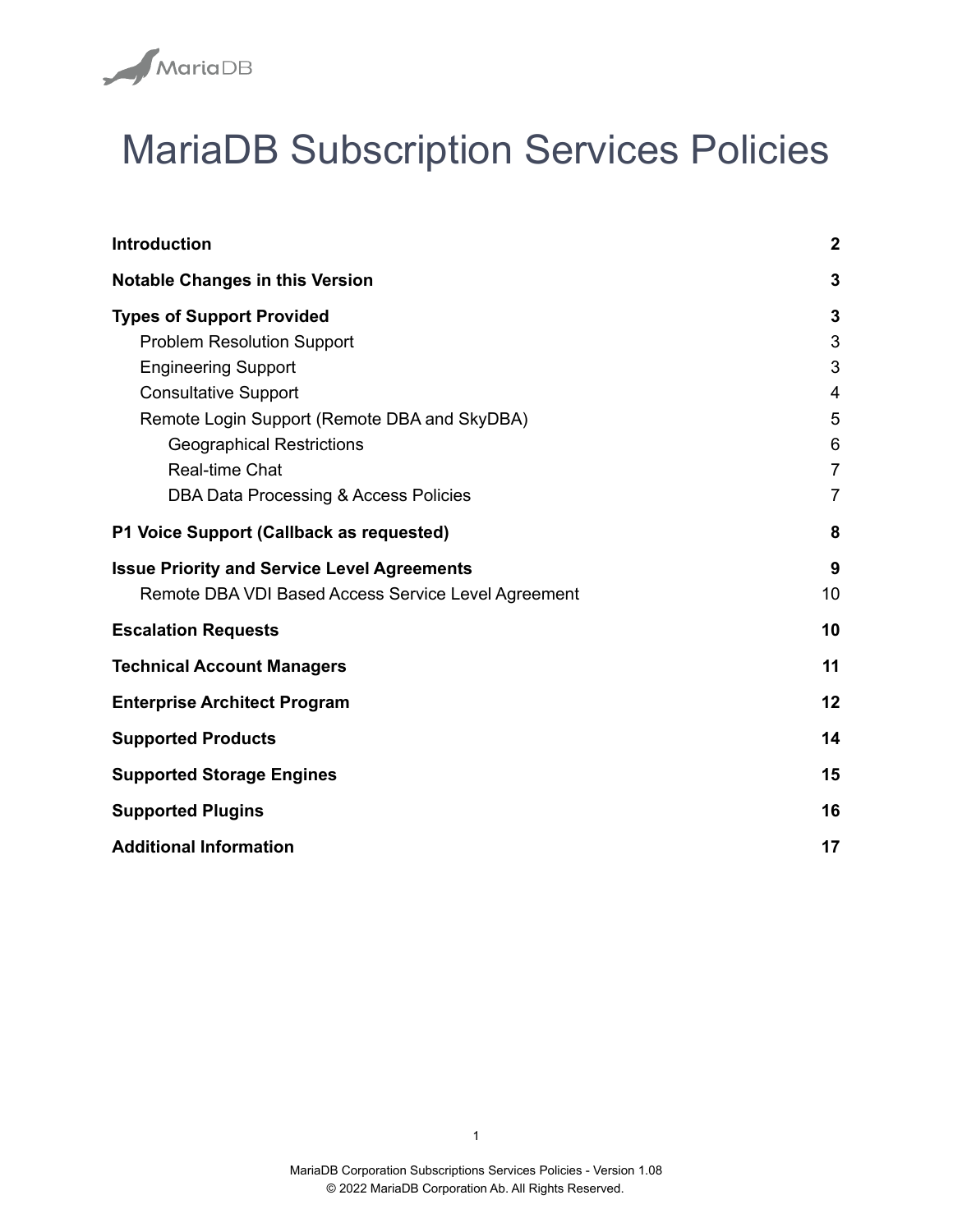

### <span id="page-1-0"></span>**Introduction**

MariaDB subscription customers have access to technical support services, including Problem Resolution Support, Engineering Support, Consultative Support, Remote Login Support, and Telephone Support for MariaDB Enterprise via the [Customer](https://csm.mariadb.com) Support Portal (see table of Support Services below). Customers may also purchase Remote Database Administrator ("DBA") or SkyDBA services for additional support options.

These MariaDB Subscription Services Policies describe (a) the types of support provided by MariaDB, (b) issue priority designations and service level agreements, and (c) supported products. The latest version of this policy is always available at [Subscription](https://mariadb.com/subscription-services-policies/) Services Policies.

Each of the Customer's designated technical contacts will receive a [Customer](https://csm.mariadb.com) Support Portal login (based on their associated email address) that can be used to report new support issues, monitor ongoing support issues, or review historical support issues. Information regarding making changes to technical contacts can be found in the "Welcome Letter" provided after signup and is also available in the "Contact Us" section of the [Customer](https://csm.mariadb.com) Support Portal. If you have any difficulty initially logging into the [Customer](https://csm.mariadb.com) Support Portal, you will be prompted to email [success@mariadb.com](mailto:success@mariadb.com) for further assistance.

If Remote DBA or SkyDBA services are purchased, an onboarding call will be scheduled to gather the necessary information for the relevant MariaDB DBA team to remotely access supported products. Information about the architecture, operating systems, database server versions, backup schedules, etc. will also be documented during this call. Once the required information has been collected, monitoring software will be installed and set up as required to alert MariaDB about database and environment health. Certain alerts such as server availability, replication health, and others will be configured to open issues automatically in the [Customer](https://csm.mariadb.com) [Support](https://csm.mariadb.com) Portal.

All services are delivered in English. MariaDB will use reasonable efforts to provide technical support in languages other than English using MariaDB's available personnel via voice calls and in-person meetings, but may not have such resources available in general or at the time of a particular support request. All communication via the [Customer](https://csm.mariadb.com) Support Portal should be in English. There are no Service Level Agreements for non-English support at this time.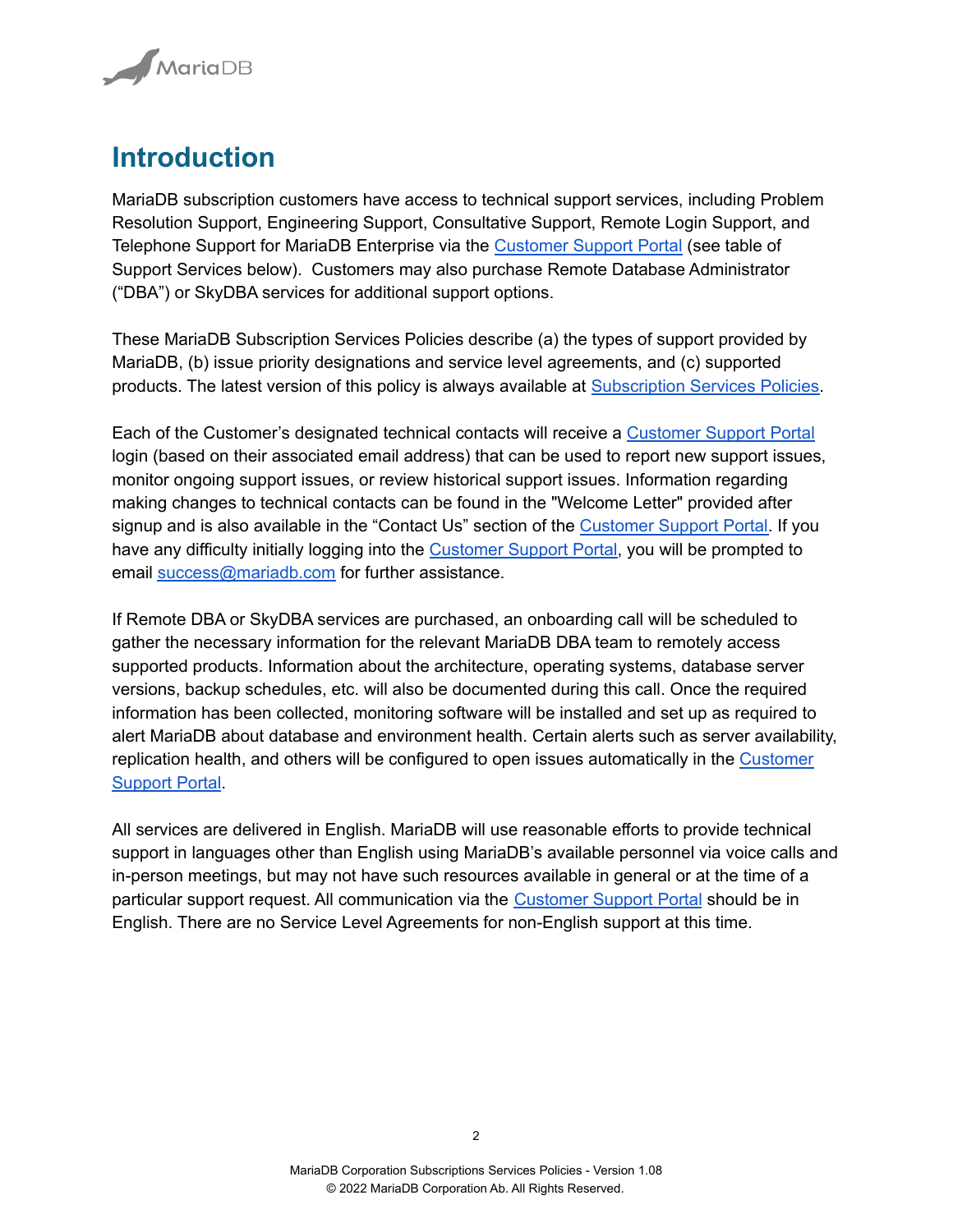

# <span id="page-2-0"></span>**Notable Changes in this Version**

- Added sections titled:
	- Notable Changes in this Version
	- Technical Account Managers
	- Enterprise Architect Program

# <span id="page-2-1"></span>**Types of Support Provided**

Through the [Customer](https://cloud.mariadb.com/csm) Support Portal, MariaDB and SkySQL subscribers have access to our global team of MariaDB Certified Support Engineers who are available to assist with product questions and tasks as they relate to MariaDB [Enterprise](https://mariadb.com/products/).

| <b>Subscriber Service</b>                   | <b>Support</b> | <b>Remote DBA</b><br>and SkyDBA |
|---------------------------------------------|----------------|---------------------------------|
| <b>Problem Resolution Support</b>           |                |                                 |
| <b>Engineering Support</b>                  |                |                                 |
| <b>Consultative Support</b>                 |                |                                 |
| Remote Login Support                        |                |                                 |
| Telephone Support (escalation for callback) |                |                                 |
| Real-Time Chat Support (Slack)              |                |                                 |

#### <span id="page-2-2"></span>Problem Resolution Support

The focus of Problem Resolution Support is helping to restore service (due to outages caused by crashes, replication failures, table corruption, etc.) and assisting with command syntax, installation, configuration, upgrades, and other general product usage topics.

### <span id="page-2-3"></span>Engineering Support

Engineering Support can include bug fixes, patches, hotfixes, and topics that require communication with and/or escalations to the product engineering teams. Hot fixes are provided to address critical failures and may not receive the full QA and regression testing performed on regular maintenance releases due to the urgent nature of the situation. Hot fixes are generally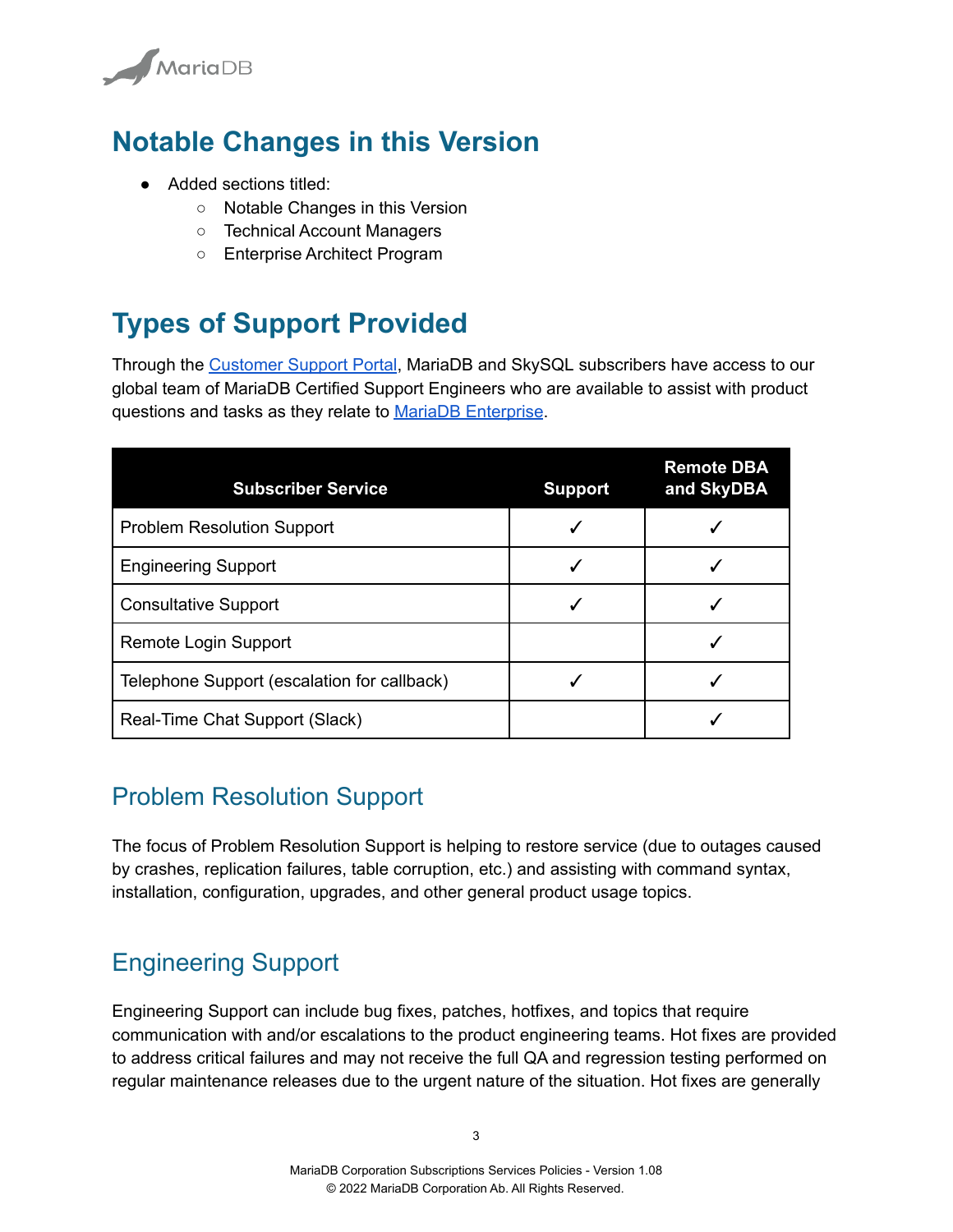

built upon the last GA release of a product and are intended for temporary use until a fixed GA release is available.

Custom feature development (Non-Recurring Engineering) is a separate service and is not included in Engineering Support.

Engineering Support is available on those platforms for which we or our partners produce supported product binaries, subject to the relevant Maintenance and Lifecycle policies for the specific product and platform. Engineering Support is unavailable for products or platforms that have reached their maintenance end of life. Review MariaDB Corporation [Engineering](https://mariadb.com/engineering-policies) Policies for more information. For other products, please see the respective vendor's website.

#### <span id="page-3-0"></span>Consultative Support

Consultative Support covers issues that are specific to a customer's deployment on subscribed database servers, such as performance tuning, best practice recommendations, and basic code reviews, rather than general product usage, service failures, or software defects. MariaDB Remote DBA and SkyDBA are separate services and are not included in Consultative Support. At the discretion of the assigned MariaDB Subscription Services Engineer, long running consultative support tasks (ie: greater than 2 hours) may be referred to MariaDB Professional Services.

Consultative Support is intended for narrow, specific topics and is not a replacement for a dedicated, on-site or remote consulting engagement to address systemic, architectural, or wide-ranging subjects.

The MariaDB Subscription Services Engineer will provide assistance resolving performance problems caused by server configuration, poorly performing queries, table definitions, indexing strategies, storage engines, and more, suggesting changes and identifying alternative implementations suited to a particular environment.

MariaDB Subscription Services Engineers can review source code to assist with following best practices and ensuring code correctness regarding the various client APIs, stored procedures and server extensions, recommending changes as necessary to support particular needs.

Requests for support of non-subscribed database servers may be declined at the discretion of the assigned MariaDB Subscription Services Engineer.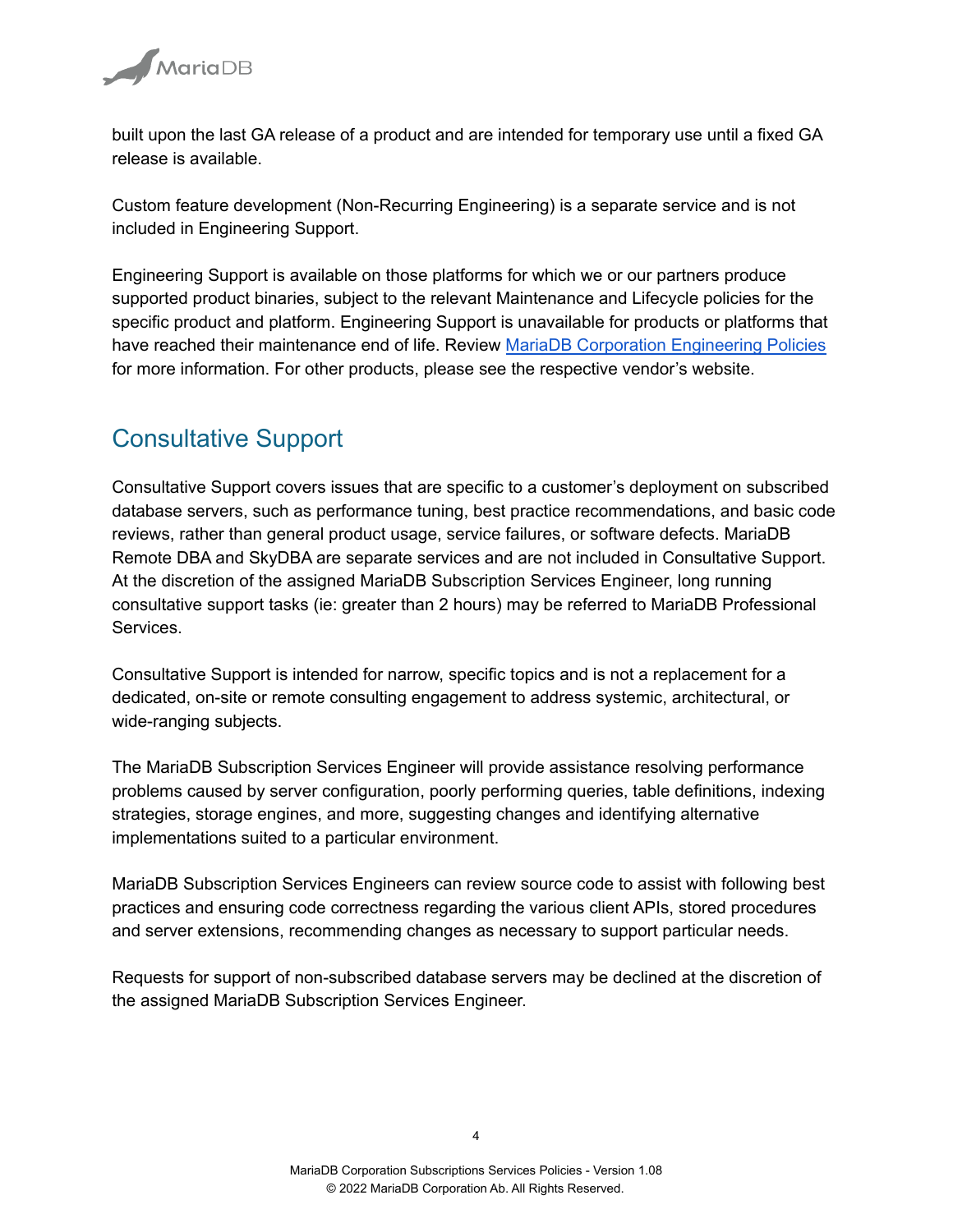

#### <span id="page-4-0"></span>Remote Login Support (Remote DBA and SkyDBA)

A MariaDB Remote DBA or SkyDBA subscription provides remote login support as well as the following services listed below. The main distinguisher between Remote DBA or SkyDBA Support and Technical Support is that the DBA has the ability to log into your environment and do the work for you, whereas a Technical Support Engineer will walk you through the needed resolution steps via communication within the [Customer](https://csm.mariadb.com) Support Portal through the relevant support ticket.

#### **What Is Included with Remote DBA or SkyDBA Subscriptions?**

- Installation of a supported monitoring and alerting solution
- Real-time chat service via MariaDB provided Slack
- Telephone support as necessary and available (limitations apply)
- Initial environment and configuration review
- Ongoing database configuration recommendations
- Backup configuration and monitoring (limitations apply)
- Review and recommend best practices
- Database recovery assistance
- Backup verification via automatic restore (limitations apply)
- Replication setup, configuration, and repair
- Schema changes and migrations
- Query optimization and tuning assistance
- Quarterly upgrades of MariaDB products (limitations apply)
- Quarterly security audits as requested
- Quarterly performance audits as requested
- Semi-annual architecture review as requested
- Other database administration–related tasks as agreed

**Connectivity.** The MariaDB Remote DBA team requires the use of SSH from secured jump boxes via a linux based command line, with VPN optional. Remote DBA services may not be provided via screen sharing applications such as Zoom and WebEX as the primary connectivity solution.

Virtual Desktop Infrastructure (VDI) products such as Citrix or VMware Horizon View, which virtualize desktops or applications through a GUI, can be used in specific pre-agreed scenarios. The VDI must provide access to a linux based jump host within customer's environment. Use of VDI based access will affect included services, including, but not limited to, all regular quarterly services can only be provided once per calendar year. Customer must agree to install MariaDB access and configuration packages in a timely manner. No SLAs or 24x7 coverage can be guaranteed for customers that require VDI based access unless otherwise agreed between MariaDB and customer in writing.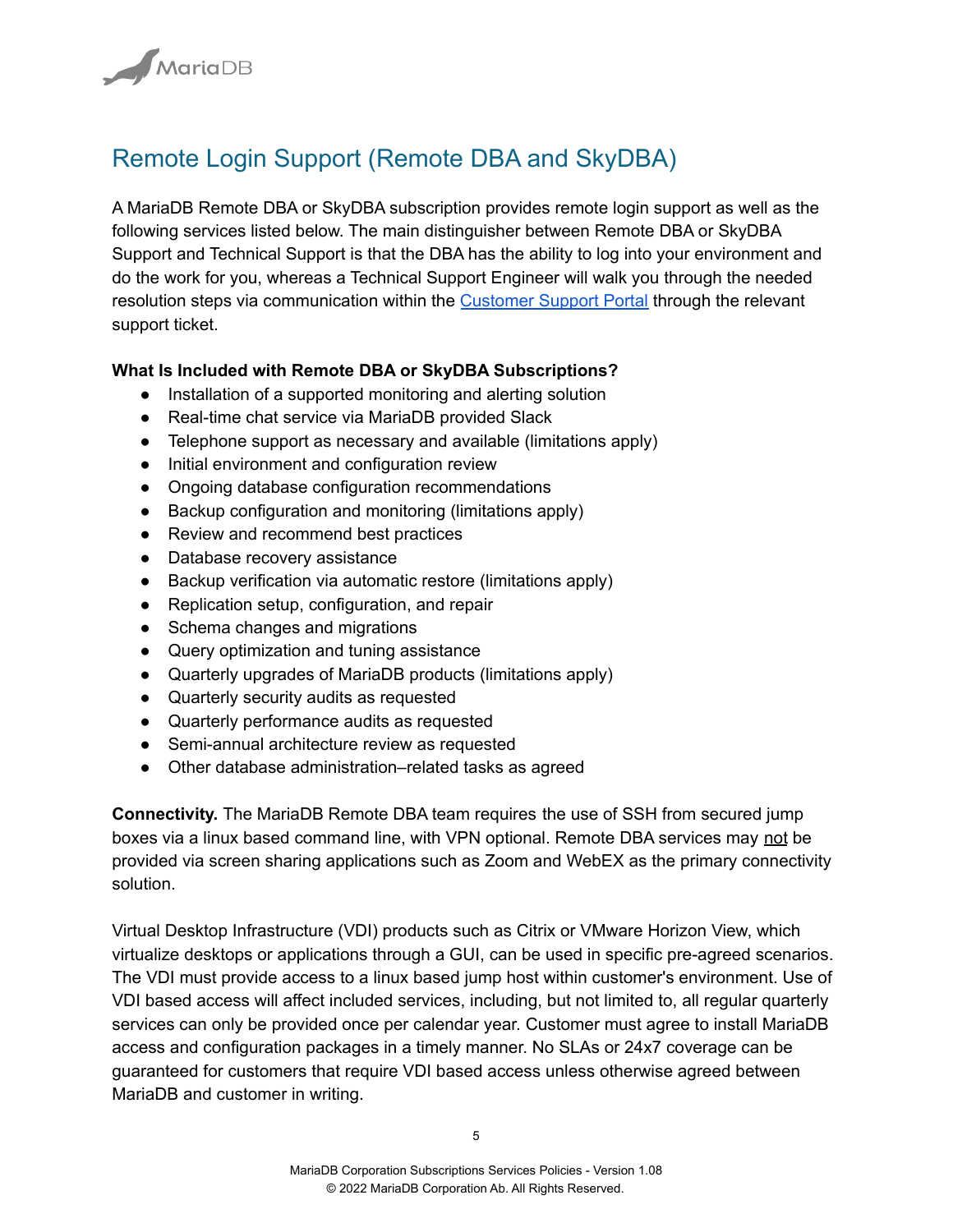

**Server and Database Accounts.** It is preferred to have one vendor account for server and database access (and VPN, if required). However, in some circumstances, security policies or regulations may prevent use of a single vendor account (PCI, HIPAA, etc). In those circumstances, individual accounts for each Remote DBA will be permitted. The customer is responsible for timely creation of the vendor account or, when permitted, the individual Remote DBA accounts.

No SLAs or 24x7 coverage can be guaranteed for customers that require individual accounts unless otherwise agreed between MariaDB and customer in writing. Additionally, the use of SSH keys and/or two-factor authentication (Authy, Google Authenticator, RSA SecurID, etc.) is highly recommended.

**Monitoring and Administration Tools.** The MariaDB Remote DBA team prefers to have a server within the customer's infrastructure for monitoring and other utilities. This can be the same server as the SSH jumpbox.

#### <span id="page-5-0"></span>Geographical Restrictions

Due to security policies or regulations, a customer may require that employees be located in a single region or regions and will not allow MariaDB employees outside of those designated regions to access their environment. Any geographical restrictions on the locations of DBAs must be agreed between MariaDB and the customer in writing.

**Full Geographical Restrictions.** Only business hours coverage is available. SLAs will only be guaranteed during business hours for the given region. Outside of these hours, SLAs will be paused and best efforts will be made to provide help and support to a customer as available.

**Partial Geographical Restrictions.** A customer may only require that employees outside of a certain region cannot access data (read or write) in their environment, while still allowing for DDL, replication and infrastructure types of assistance from other regions.

In such a case, MariaDB will place database and system controls in place so that DBAs outside of the acceptable region are unable to read or write data but can work on issues that do not require those permissions. A customer must ensure that database root password is not available on the host file system, MariaDB Enterprise Server with fully encrypted logs and tablespaces can be installed and all query logs must use tables within the database and not be logged to files.

If database recovery or other operations require one of the removed privileges, they are not subject to SLA guarantees.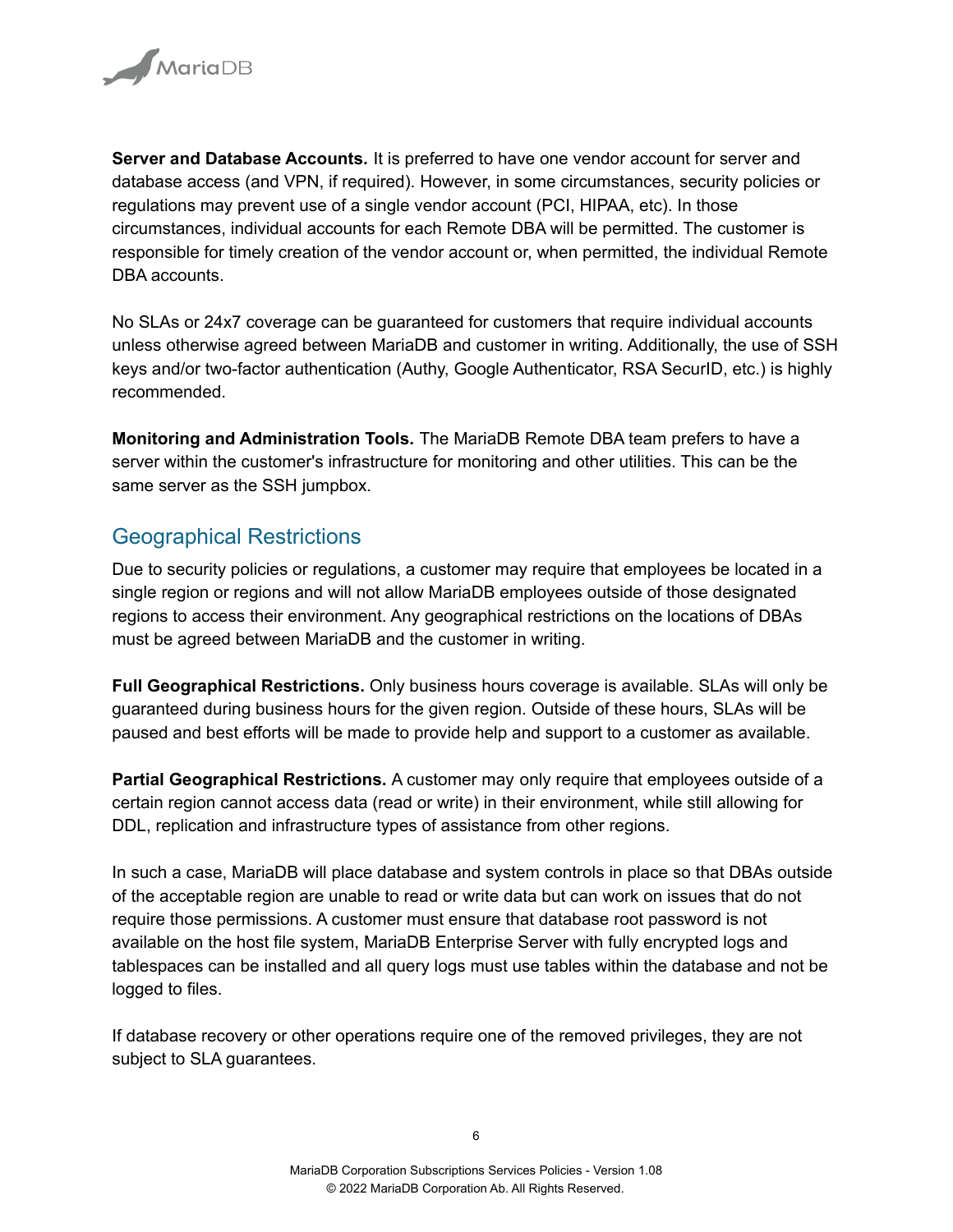

#### <span id="page-6-0"></span>Real-time Chat

Real time chat support is available to customers with an Enterprise Architect, Remote DBA or SkyDBA subscription.

Customer technical contacts will be invited to join real-time chat facilitated through a private channel in MariaDB's Slack instance.

Real-time chat allows for better communication between Customer and MariaDB. There is no response SLA or expectation of immediacy for chat requests. Chat is a first come, first served, as available channel for communication and does not replace the [Customer](https://cloud.mariadb.com/csm) Support Portal as the primary way to receive support.

The Slack channel will either be a private channel with Customer technical contacts or a shared cross-organizational Slack private channel.

#### <span id="page-6-1"></span>DBA Data Processing & Access Policies

The security of customer data is important to MariaDB. As used in this section, "Customer Data" refers to all customer data and information that Remote DBAs or SkyDBAs are provided access to in order to perform the services.

If Customer has a data processing agreement in place with MariaDB, MariaDB Remote DBAs will comply with the terms of such data processing agreement. In addition, MariaDB takes the following security measures:

- DBA Access to the Customer Environment
	- "Customer Environment" refers to the operating environment, physical, virtual or containerized servers, networks, operating systems, software and databases that MariaDB Remote DBAs are provided access to in order to perform the services.
	- Customer Environments are accessed through a dedicated jumphost. This dedicated jumphost is kept up to date with security patches, and is only accessible by the Remote DBA team.
	- Passwords are kept in a PCI-compliant, password-protected vault that is accessible only to the Remote DBA team and certain members of MariaDB IT.
		- Geographically restricted customer credentials are only accessible to employees within acceptable regions.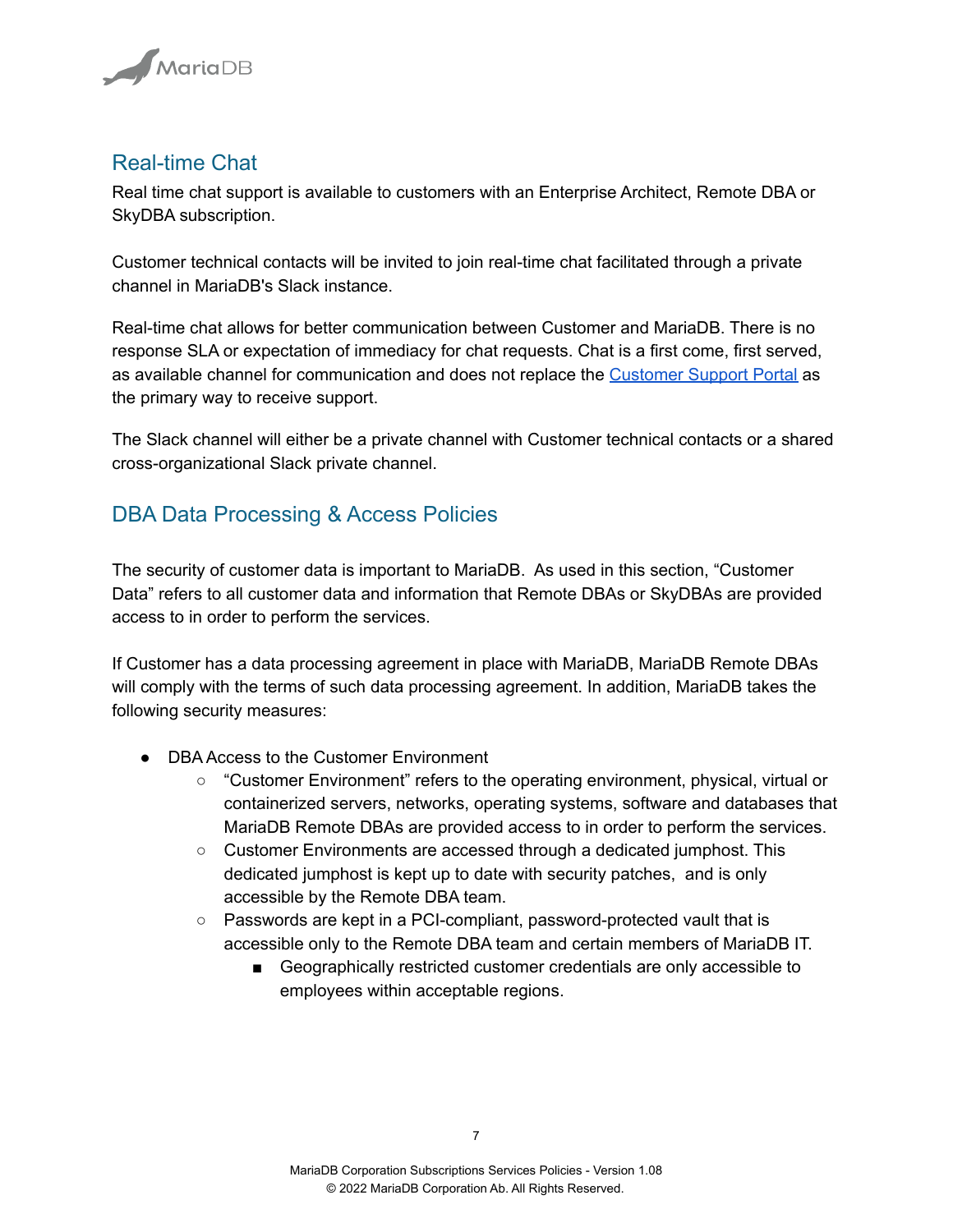



- **Customer Data** 
	- Remote DBAs will not remove Customer Data from the Customer Environment, e.g. by storing or copying it onto MariaDB or third-party systems (laptops, servers, etc).
	- When a Remote DBA must access Customer Data in order to perform troubleshooting and performance tuning, the Remote DBA team will perform the work in a secured Customer Environment and will track tasks via MariaDB's ticketing system
	- Notwithstanding the foregoing, MariaDB may include error codes, error messages, logs, and similar metrics in the ticketing system to track progress until resolution and to improve performance.
	- $\circ$  Customers are instructed not to include personal data, as such term is defined in the EU General Data Protection Regulation 2016/679, in any submissions to the MariaDB ticketing system. If a Customer does submit a file that contains personal data, a member of the RDBA team will take commercially reasonable efforts to delete the customer data from the file before adding it to the ticketing system.

### <span id="page-7-0"></span>**P1 Voice Support (Callback as requested)**

Voice support from the Technical Support Team is reserved for P1 production outages only. As such, for P1 emergency production outages, customers may request that a MariaDB Subscription Services Engineer make contact by voice. Resolving technical issues generally requires analysis of system logs and other data that must be transmitted via file attachments to the support issue or uploading to our FTP server rather than by telephone. Including this information when reporting the support issue dramatically hastens the process of resolving the problem and restoring production functionality.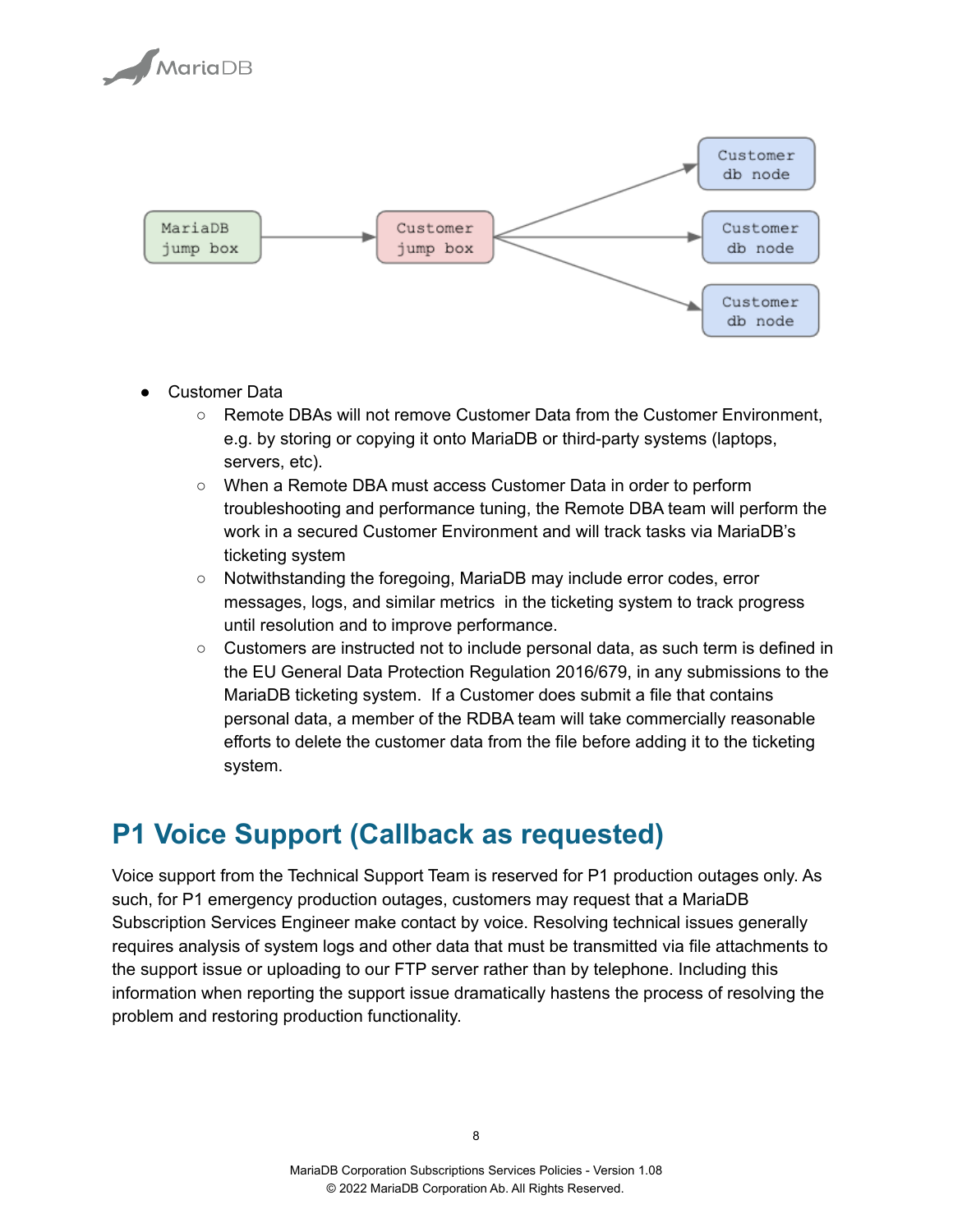

### <span id="page-8-0"></span>**Issue Priority and Service Level Agreements**

All issues are assigned a priority level (P1-P4) reflecting the impact to production operations. This is set initially by the customer technical contact when reporting a new issue via the [Customer](https://csm.mariadb.com) Support Portal, and MariaDB Subscription Services Engineers will confirm the issue receives an appropriate rating in their sole discretion. Each priority level has a corresponding Service Level Agreement (SLA).

| Priority       | <b>Description</b>                                                                                                                                                                                                                                                                     | Initial<br><b>Response Time</b> |
|----------------|----------------------------------------------------------------------------------------------------------------------------------------------------------------------------------------------------------------------------------------------------------------------------------------|---------------------------------|
| P <sub>1</sub> | Catastrophic problem that severely impacts the ability to<br>conduct business. This means that production systems are<br>down (completely non-responsive or not functioning) and no<br>known workaround exists.                                                                        | 30 minutes 24x7                 |
| P2             | High impact problem in which production operations are<br>disrupted but remain somewhat productive or have an<br>available workaround.                                                                                                                                                 | 2 hours $24x5$                  |
| P <sub>3</sub> | Medium or lower impact problem that involves partial loss of<br>non-critical functionality. This may be a minor issue with<br>limited or no loss of functionality or impact to production<br>operations. This includes administrative requests and errors in<br>product documentation. | 4 hours 24x5                    |
| P <sub>4</sub> | Low level problem that does not significantly affect system<br>function or operations. This includes new feature requests.                                                                                                                                                             | 8 hours 24x5                    |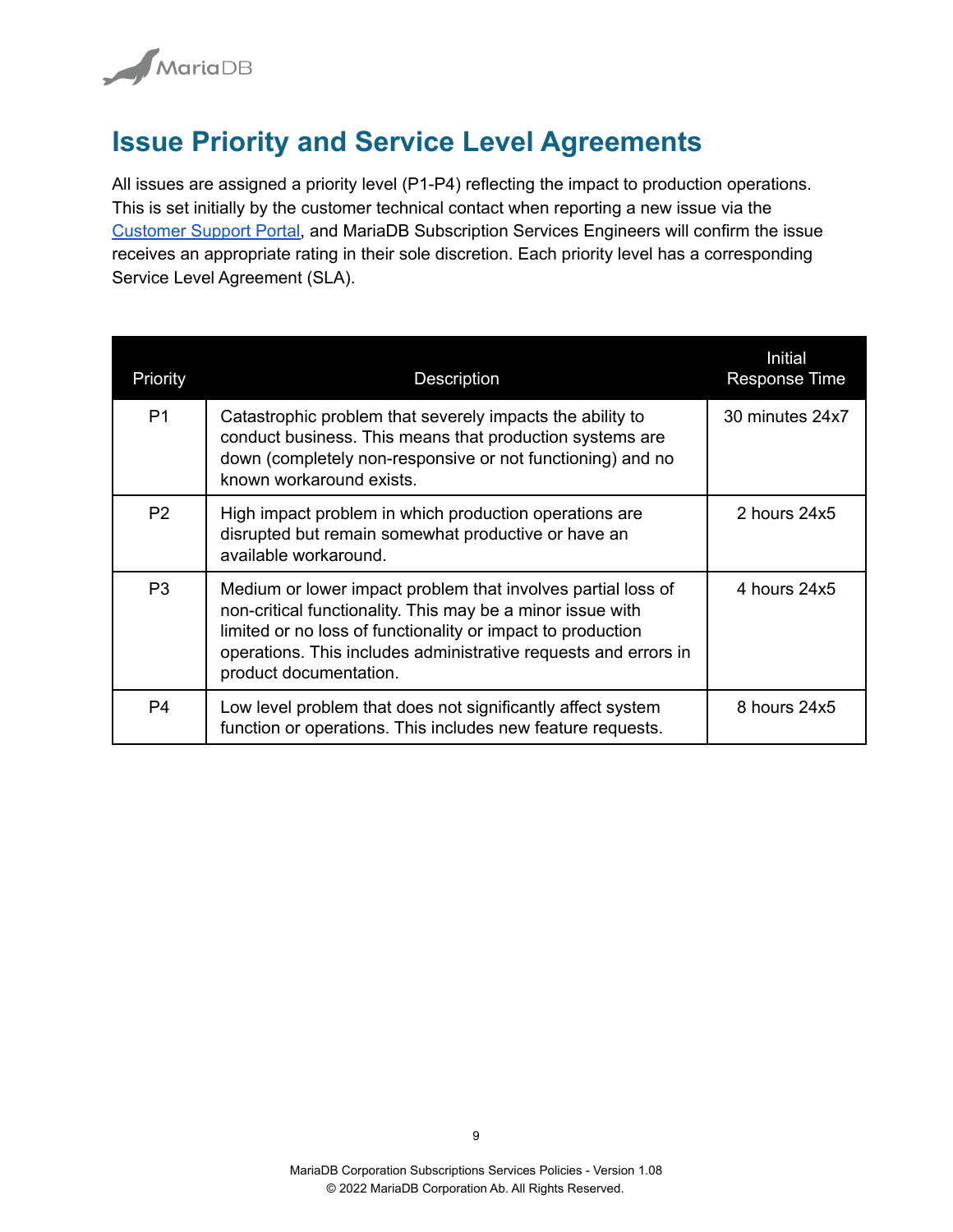

#### <span id="page-9-0"></span>Remote DBA VDI Based Access Service Level Agreement

Due to the nature of graphical Virtual Desktop Infrastructure based access (e.g. Citrix) and the time it may take to verify connectivity or complete routine tasks, SLAs times are increased as defined below.

| Priority       | <b>Description</b>                                                                                                                                                                                                                                                                     | Initial<br><b>Response Time</b> |
|----------------|----------------------------------------------------------------------------------------------------------------------------------------------------------------------------------------------------------------------------------------------------------------------------------------|---------------------------------|
| P <sub>1</sub> | Catastrophic problem that severely impacts the ability to<br>conduct business. This means that production systems are<br>down (completely non-responsive or not functioning) and no<br>known workaround exists.                                                                        | 1 hour 24x7                     |
| P2             | High impact problem in which production operations are<br>disrupted but remain somewhat productive or have an<br>available workaround.                                                                                                                                                 | $3$ hours $24x5$                |
| P <sub>3</sub> | Medium or lower impact problem that involves partial loss of<br>non-critical functionality. This may be a minor issue with<br>limited or no loss of functionality or impact to production<br>operations. This includes administrative requests and errors in<br>product documentation. | 6 hours 24x5                    |
| P4             | Low level problem that does not significantly affect system<br>function or operations. This includes new feature requests.                                                                                                                                                             | 12 hours $24x5$                 |

### <span id="page-9-1"></span>**Escalation Requests**

Customers may request escalation of a specific support issue directly within the [Customer](https://csm.mariadb.com) [Support](https://csm.mariadb.com) Portal by clicking the Escalate Issue link at the top of any issue detail page, then selecting the type of escalation and supplying other relevant information.

Available escalations include:

- Emergency Callbacks for P1 emergency production outages
- Higher Priority Handling when an issue has become more serious than reported
- Engineer in Different Timezone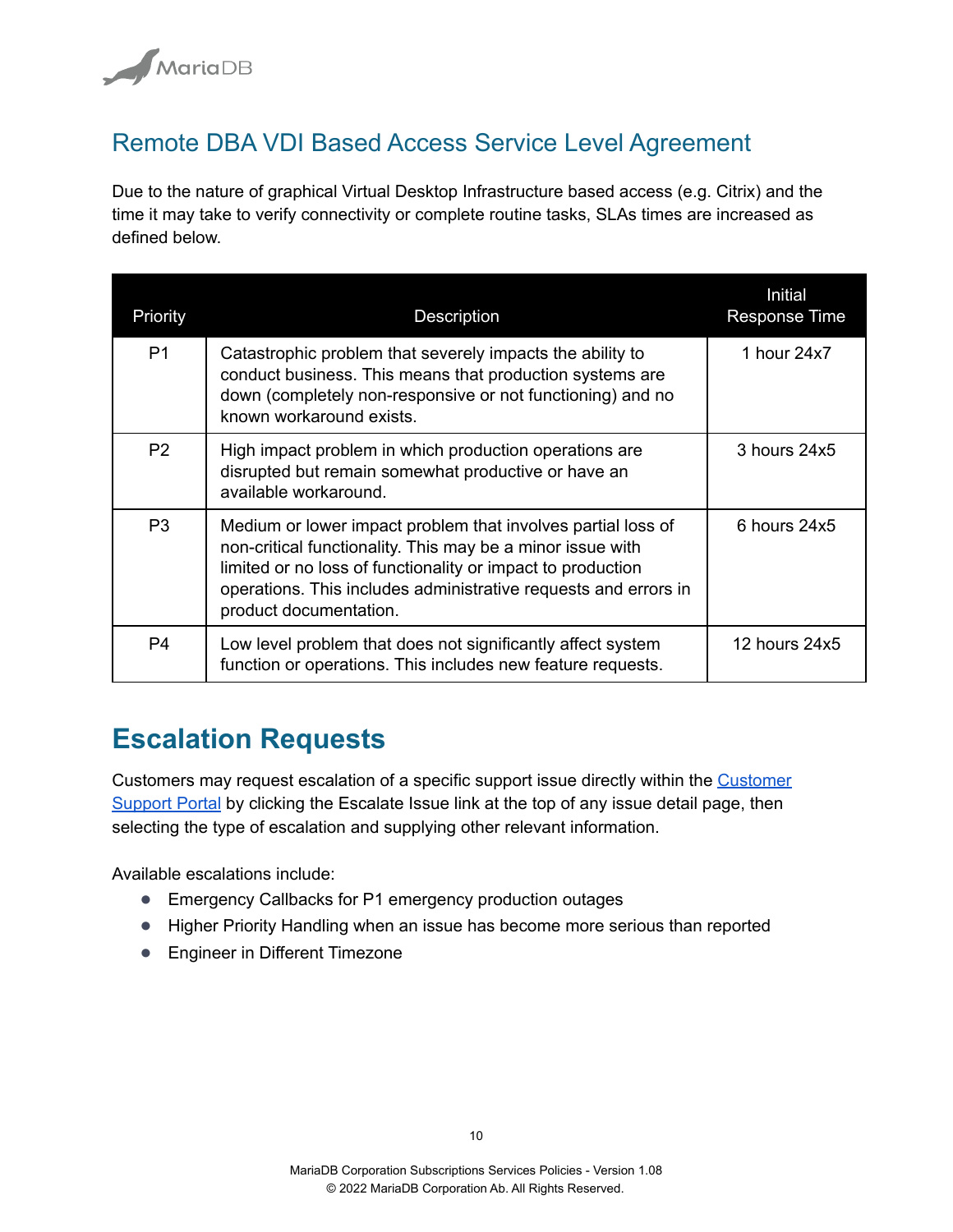

# <span id="page-10-0"></span>**Technical Account Managers**

MariaDB Technical Account Managers (TAM) are a technical liaison for our customers to ensure their satisfaction with MariaDB Services and Enterprise Portfolio. A TAM will educate and work with customers to ensure that the MariaDB suite of products can help to move their business forward.

Technical Account Managers work closely with MariaDB Support, SkyServices, Sales, Product Managers, development engineers and various other departments to help streamline and expedite resolution. TAMs also directly interface with customers to implement solutions and drive adoption that adhere to golden standards and best practices.

The Technical Account Managers are experienced Subject Matter Experts (SME) that come with extensive database and architecture backgrounds. The program provides:

- A Single Technical Point of Contact
	- Customers will have access to a TAM's calendar, work phone and email address
	- Customers can chat with TAMs via Slack
	- May not be a named resource, but a team available to Customer
- Assistance expediting and/or escalating support requests
- Evaluation of customer needs and goals to suggest upgrades or recommend additional features
- Data collection from customers to inform recommendations and accelerate troubleshooting information for the support team
- Answers to product-related queries as available
- Basic implementation reviews, discussion on product features, and assurance of prompt resolution of technical challenges
- Weekly (or less frequent meeting cadence) with customer and key MariaDB stakeholders
	- Discussions on current and future customer projects
	- Tracking of issues and tickets with an intent towards expedited resolution
- Coordination of efforts between different teams within MariaDB and customer organizations
- Help during incidents, as available
- Does not have an SLA and is an "as available" service, usually during business hours in the applicable region
- At least one on-site visit per year (as health norms, government mandates and MariaDB or customer company policy allow)
- On average, the expected allocation is 4 hours per week per TAM subscription
	- MariaDB reserves the right to reduce available hours if TAM usage exceeds the average over an extended period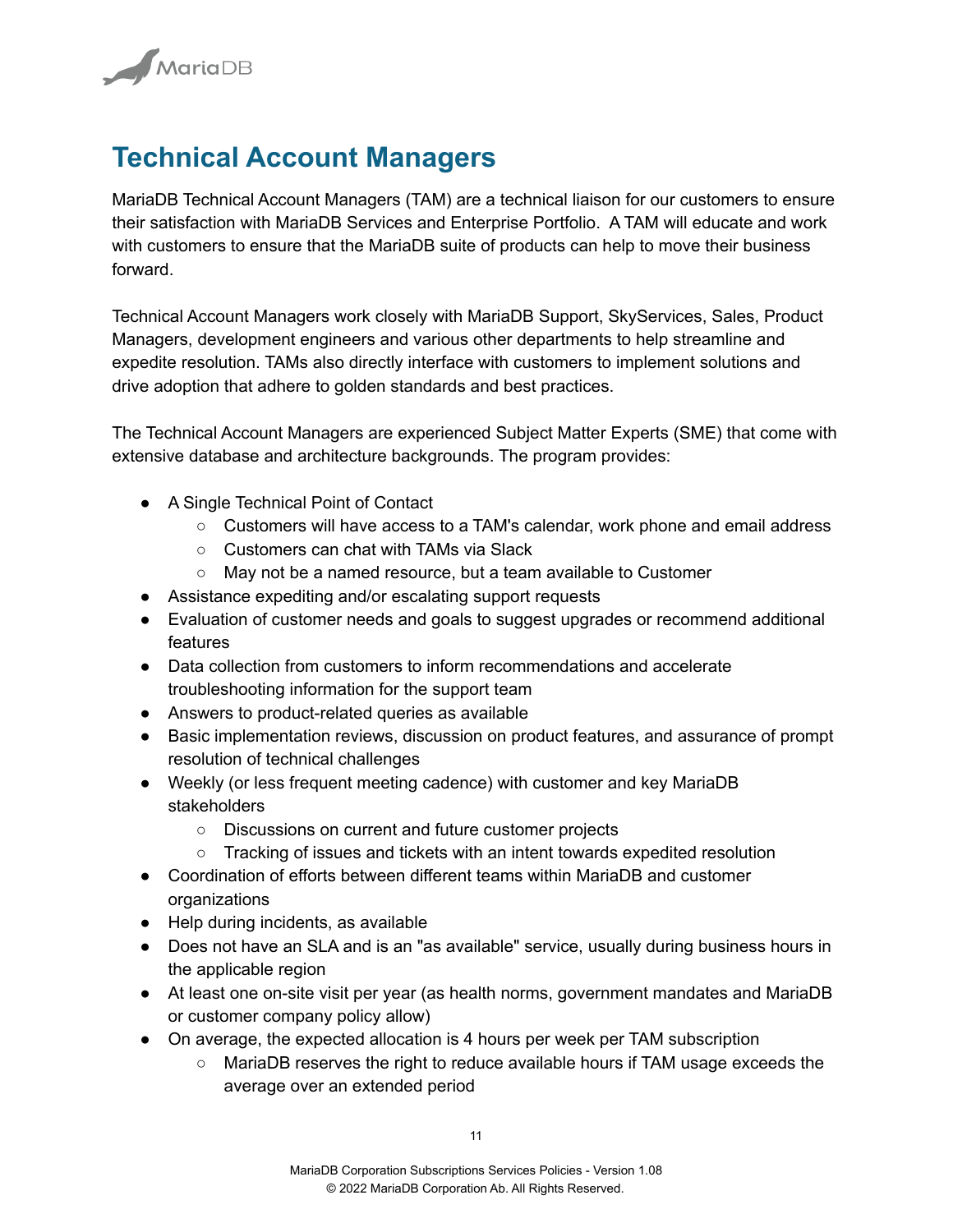

# <span id="page-11-0"></span>**Enterprise Architect Program**

Enterprise Architects (EA) solve issues specific to the overall business goals and architecture of a customer. The EA performs as a trusted technical customer advisor and provides advice on strategy, architecture and migrations by learning the details of every customer's unique use case. The EA program provides one-on-one proactive and reactive support, performance tuning, check-ups and on-site reviews. Through the program, MariaDB helps drive successful business outcomes across a broad set of enterprise customers through the EA team's passion for educating, training, designing and building world-class solutions.

Enterprise Architects represent MariaDB's highest level experts that directly interface with customers. They have the ability to work and support various customer personas including developers, database administrators, and architects as well as leadership. The Enterprise Architect is also an advocate for the customer within MariaDB, straddling both worlds to help ensure success is the paramount priority.

The Enterprise Architect is a dedicated, responsive, proactive technical resource who:

- Provides architectural and roadmap reviews on a regular cadence (at least once per month)
- Coordinates efforts with stakeholders in both organizations (MariaDB and customer)
- Designs and delivers a technical roadmap following the initial onboarding engagement that is maintained and updated annually as customer needs evolve
- Helps streamline customer projects and processes around SkySQL, MariaDB Enterprise Platform, other MariaDB products, and commonly used open source or cloud products
- Recommends best practices and preparation guidance for migrations, backup, security, replication, etc. based upon golden standards with MariaDB and similar products in production environments and internal benchmarks
- Proactively suggests optimizations based on usage and ticket history
- Manages escalations (as available) resulting in quicker turnarounds for research and resolution
- Holds regular status calls, at least once per month (but usually once per week) to review roadmap, performance, issues, deployments, tuning, and maintenance
- Visits the customer on-site at least once per quarter, as health norms, government mandates and MariaDB or customer company policy allow
- Provides general guidance and support (as available) up to an average total of one day (8 hours) per week per Enterprise Architecture subscription
	- MariaDB reserves the right to reduce available hours if EA usage exceeds the average over an extended period
- Reviews security and common vulnerabilities/exposures on a regular cadence and evaluates patches and hotfixes for customer use cases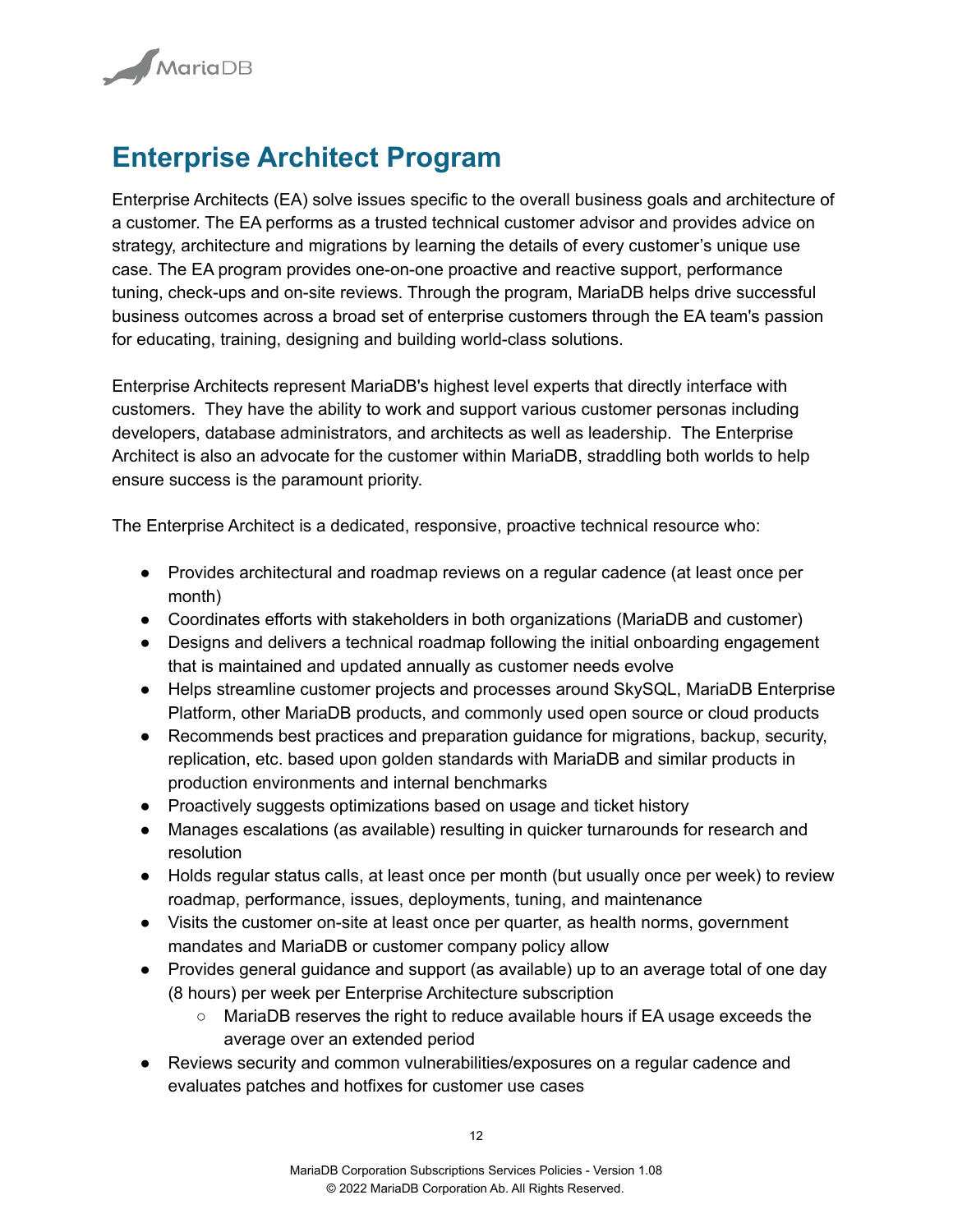

● Does not have an SLA and is an "as available" service, usually during business hours in the applicable region

While the Enterprise Architect is like an "embedded" MariaDB expert in your organization, the program as a whole provides greater visibility within MariaDB for the Customer and their needs. Recognizing that any single architect, no matter how senior, cannot be a deep expert in all possible technical topics- the program seeks to also provide access to experts on any applicable topic within MariaDB via the assigned Enterprise Architect.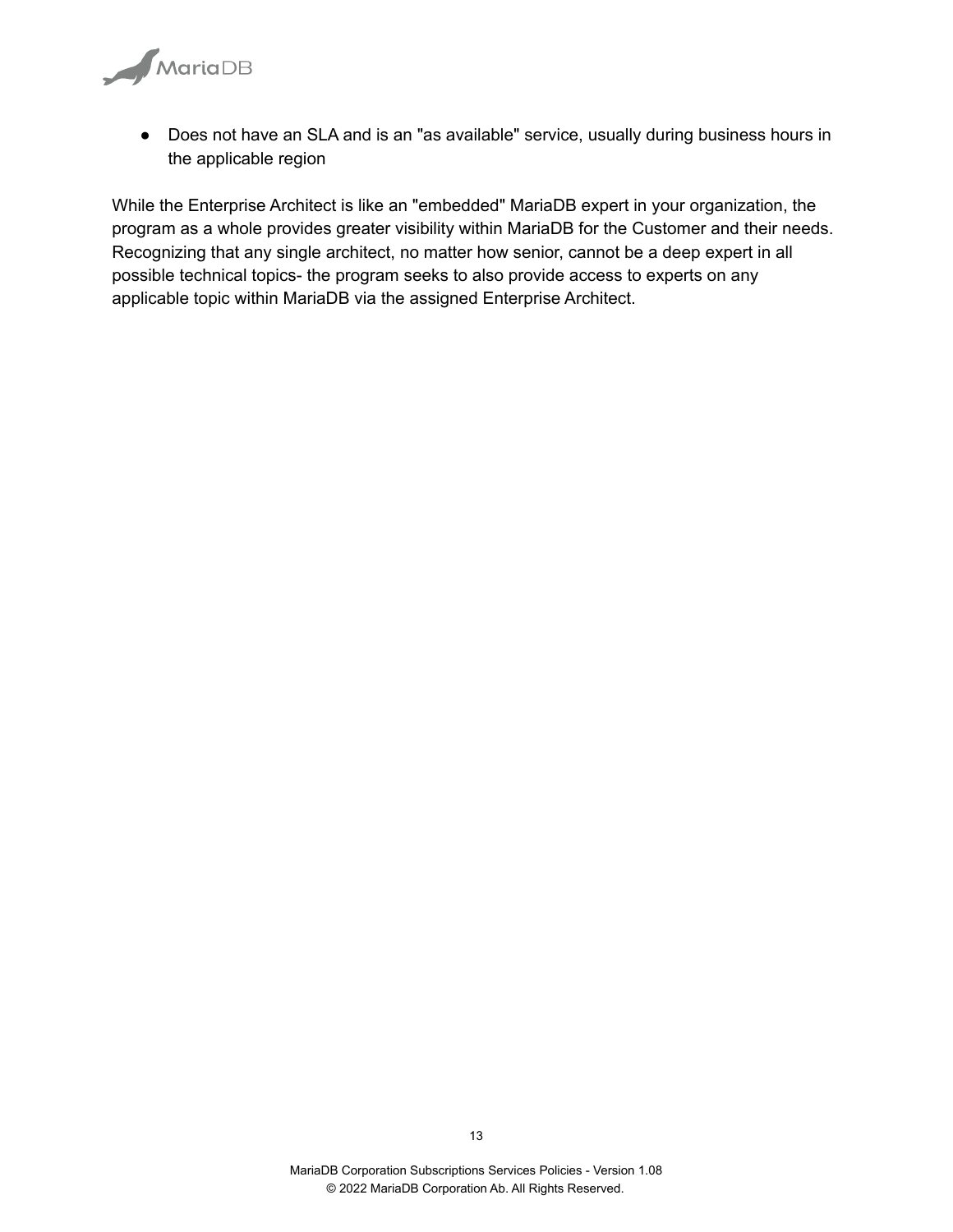

# <span id="page-13-0"></span>**Supported Products**

| <b>Product</b>                                | <b>MariaDB Enterprise</b> | Add-on |
|-----------------------------------------------|---------------------------|--------|
| MariaDB Enterprise Server                     | ✓                         |        |
| MariaDB Enterprise Cluster (Galera) *         |                           | ✓      |
| MariaDB MaxScale **                           | ✓                         |        |
| MariaDB XPand                                 |                           |        |
| MariaDB Enterprise Backup                     |                           |        |
| MariaDB C Connector                           |                           |        |
| MariaDB C++ Connector                         |                           |        |
| MariaDB JDBC Connector                        |                           |        |
| MariaDB Node.js Connector                     | J                         |        |
| MariaDB ODBC Connector                        | ℐ                         |        |
| MariaDB Python Connector                      | ✓                         |        |
| MariaDB R2DBC Connector                       | J                         |        |
| MariaDB Microsoft Power BI Adapter            | ℐ                         |        |
| MongoDB Driver Libraries (with<br>MaxScale) * | <b>Best Effort</b>        |        |
| IDERA SQL Diagnostic Manager *                | ✓                         |        |
| <b>IDERA SQLyog *</b>                         |                           |        |

- \* Engineering level support is delivered by the vendor based on their policies
- \*\* Experimental plugins will receive best effort support and may not be eligible for engineering level support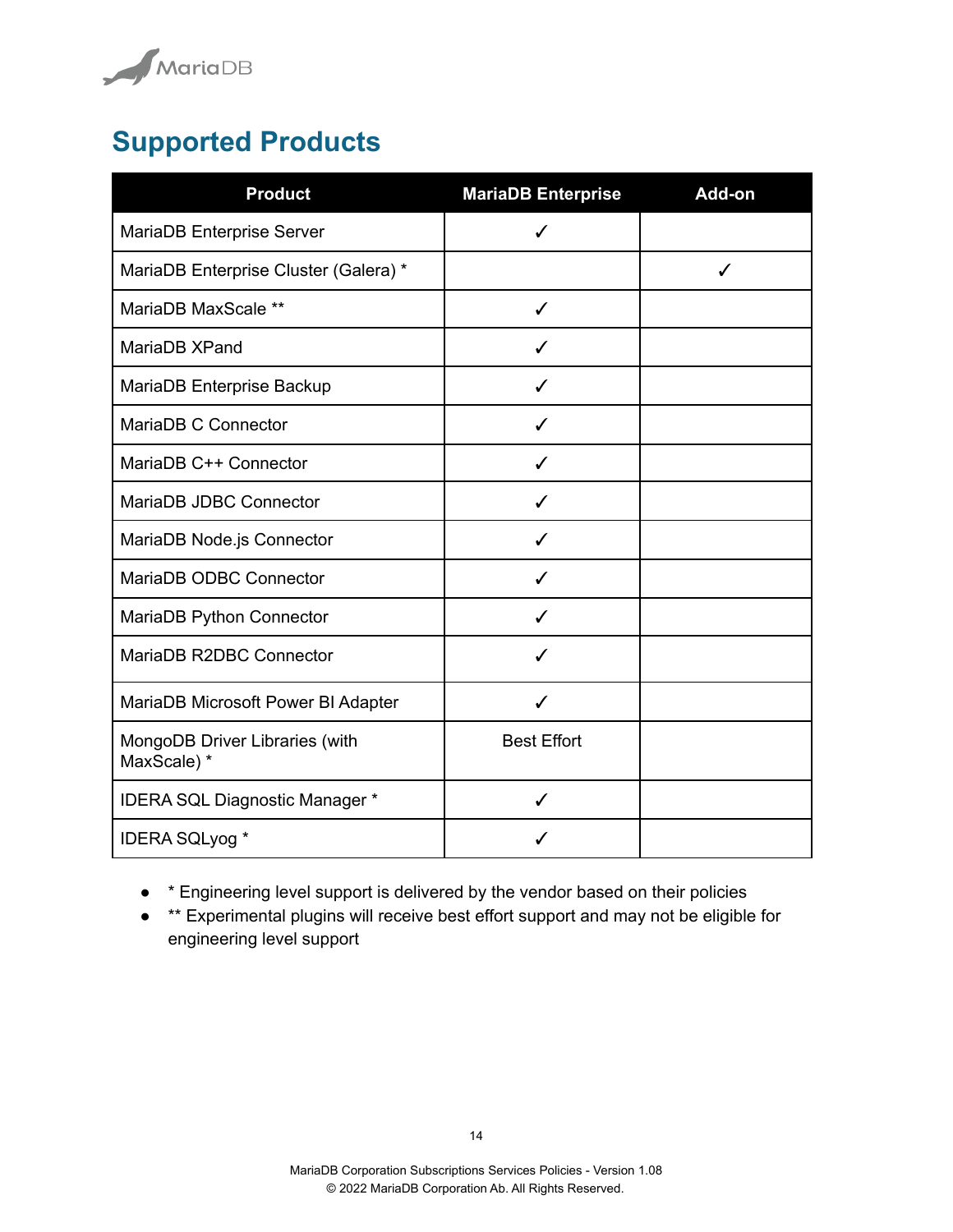

# <span id="page-14-0"></span>**Supported Storage Engines**

| <b>Storage Engine</b> | 10.2         | 10.3         | 10.4         | 10.5         | 10.6         |
|-----------------------|--------------|--------------|--------------|--------------|--------------|
| Aria                  | $\checkmark$ | $\checkmark$ | $\checkmark$ | $\checkmark$ | $\checkmark$ |
| Blackhole             | $\checkmark$ | $\checkmark$ | $\checkmark$ | $\checkmark$ | $\checkmark$ |
| ColumnStore           | $\checkmark$ | $\checkmark$ | $\checkmark$ | $\checkmark$ | $\checkmark$ |
| <b>CSV</b>            | $\checkmark$ | $\checkmark$ | $\checkmark$ | $\checkmark$ | $\checkmark$ |
| <b>InnoDB</b>         | $\checkmark$ | ✓            | $\checkmark$ | ✓            | $\checkmark$ |
| Memory                | $\checkmark$ | $\checkmark$ | $\checkmark$ | $\checkmark$ | $\checkmark$ |
| <b>MyISAM</b>         | $\checkmark$ | $\checkmark$ | $\checkmark$ | $\checkmark$ |              |
| MyISAM MERGE          | $\checkmark$ | ✓            | $\checkmark$ | ✓            |              |
| <b>MyRocks</b>        |              | $\checkmark$ | ✓            | $\checkmark$ | $\checkmark$ |
| Spider                |              | $\checkmark$ | $\checkmark$ | $\checkmark$ | $\checkmark$ |
| Spider ODBC           |              |              |              | $\checkmark$ | $\checkmark$ |
| S <sub>3</sub>        |              | $\checkmark$ | $\checkmark$ | $\checkmark$ | $\checkmark$ |
| Xpand                 |              |              |              | $\checkmark$ | $\checkmark$ |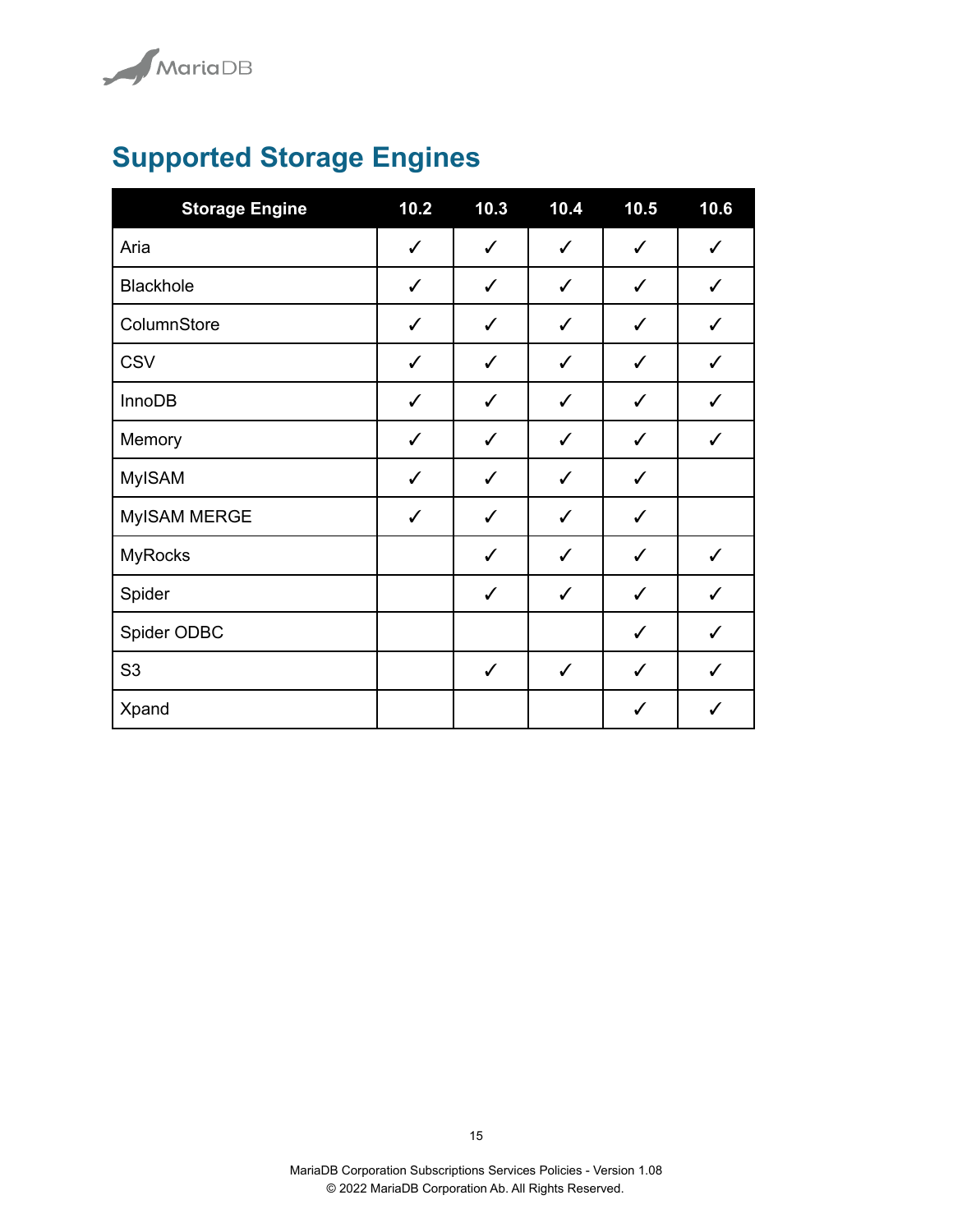

# <span id="page-15-0"></span>**Supported Plugins**

| Plugin                         | 10.2         | 10.3         | 10.4         | 10.5         | 10.6         |
|--------------------------------|--------------|--------------|--------------|--------------|--------------|
| Audit Plugin                   | $\checkmark$ | $\checkmark$ |              |              |              |
| MariaDB Enterprise Audit       |              |              | $\checkmark$ | $\checkmark$ | $\checkmark$ |
| AWS Key Management             | $\checkmark$ | $\checkmark$ | $\checkmark$ | $\checkmark$ | $\checkmark$ |
| <b>Client Statistics</b>       | ✓            | $\checkmark$ | $\checkmark$ | $\checkmark$ | ✓            |
| <b>Cracklib Password Check</b> | $\checkmark$ | $\checkmark$ | $\checkmark$ | $\checkmark$ | $\checkmark$ |
| Dialog                         | ✓            | $\checkmark$ | $\checkmark$ | ✓            | $\checkmark$ |
| ed25519                        |              | $\checkmark$ | $\checkmark$ | ✓            | ✓            |
| Feedback                       | $\checkmark$ | ✓            | ✓            | ✓            | ✓            |
| File Key Management            | ✓            | ✓            | ✓            | ✓            | ✓            |
| <b>GSSAPI Authentication</b>   | ✓            | $\checkmark$ | $\checkmark$ | ✓            | ✓            |
| Hashicorp Vault Plugin         |              |              |              | ✓            | ✓            |
| <b>Index Statistics</b>        | $\checkmark$ | $\checkmark$ | $\checkmark$ | ✓            | ✓            |
| Locales                        | $\checkmark$ | $\checkmark$ | $\checkmark$ | $\checkmark$ | $\checkmark$ |
| Metadata Lock Info             | $\checkmark$ | $\checkmark$ | $\checkmark$ | $\checkmark$ | $\checkmark$ |
| MySQL Clear Password           | $\checkmark$ | $\checkmark$ | $\checkmark$ | $\checkmark$ | $\checkmark$ |
| Named Pipe                     | $\checkmark$ | $\checkmark$ | $\checkmark$ | ✓            | $\checkmark$ |
| <b>PAM Auth</b>                | ✓            | ✓            | $\checkmark$ | ✓            | ✓            |
| Query Response Time            | ✓            | ✓            | ✓            | ✓            | ✓            |
| Semisync                       | ✓            | ✓            | ✓            | ✓            | ✓            |
| Sequence                       | ✓            | $\checkmark$ | $\checkmark$ | ✓            | ✓            |
| Simple Password Check          | $\checkmark$ | $\checkmark$ | $\checkmark$ | $\checkmark$ | $\checkmark$ |
| <b>SQL Error Log</b>           | $\checkmark$ | $\checkmark$ | $\checkmark$ | $\checkmark$ | $\checkmark$ |
| <b>Table Statistics</b>        | $\checkmark$ | $\checkmark$ | $\checkmark$ | $\checkmark$ | $\checkmark$ |